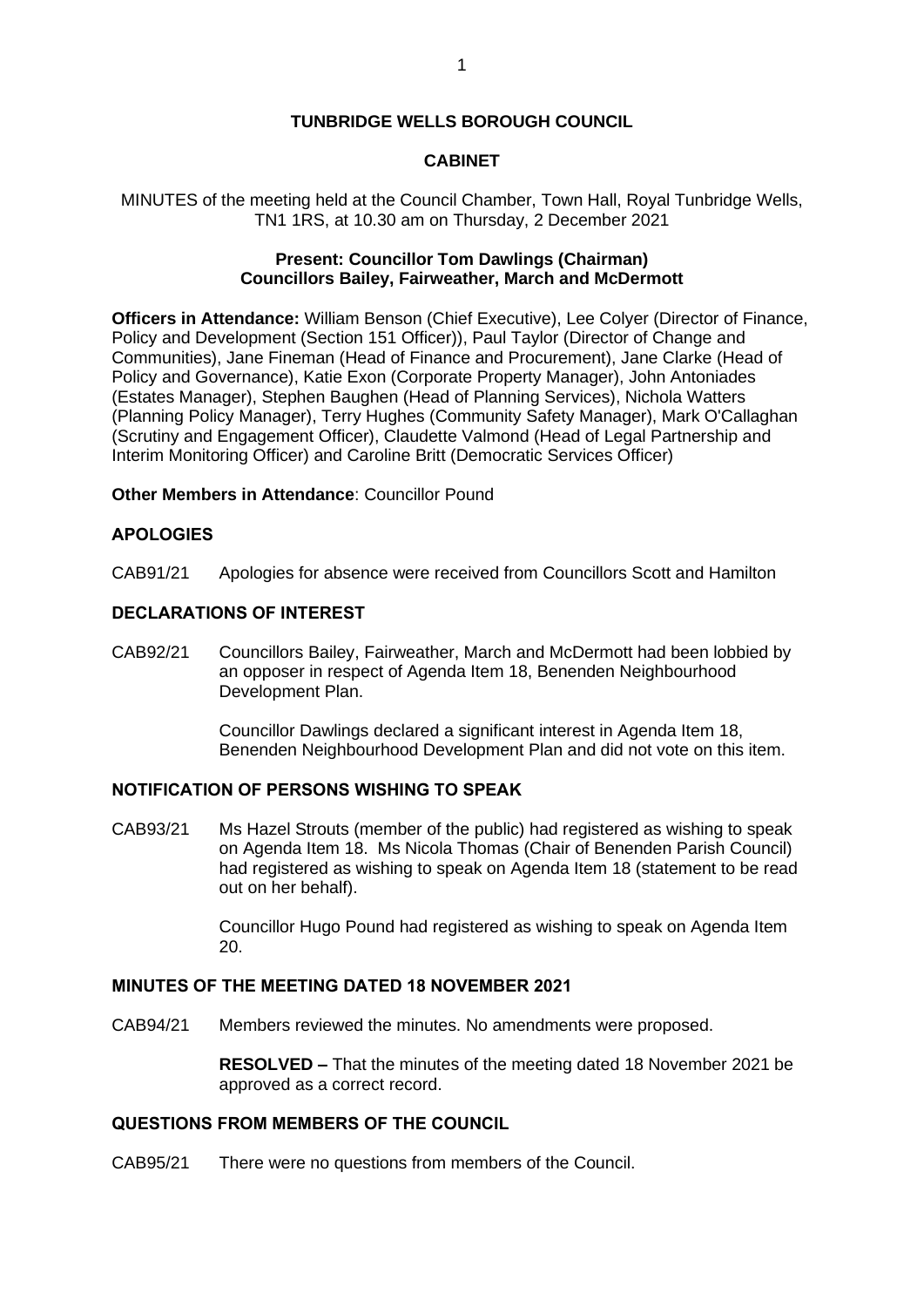#### **QUESTIONS FROM MEMBERS OF THE PUBLIC**

CAB96/21 There were no questions from members of the public.

## **CONSIDERATION OF THE FORWARD PLAN AS AT 23 NOVEMBER 2021**

CAB97/21 Members considered the plan. No amendments were proposed.

**RESOLVED –** That the Forward Plan as at 23 November be noted.

## **POVERTY AND DEPRIVATION: RESPONSE TO OSC TASK AND FINISH GROUP REVIEW**

- CAB98/21 Councillor Pound introduced the report set out in the agenda. In addition the following points were made:
	- The process of progressing reports through the Committee system took too long.
	- The report included 4 recommendations that had been carefully considered and were sufficiently robust to be carried through to the next stage.
	- The amended recommendations submitted just prior to the meeting were not representative of the original recommendations agreed by the Working Group and the Overview and Scrutiny Committee.
	- The amended recommendations did not adequately address the issues that affected the Borough – it was recognised Tunbridge Wells was an affluent Borough but failed to recognise that there were still pockets of deprivation in discrete areas that needed to be addressed.
	- The recommendations included in the report to Cabinet were those agreed by the Working Party, Overview and Scrutiny Committee and the Cabinet Advisory Board.

Discussion and questions from Members included the following:

- It was noted that the Council's Committee cycle was quite long and so if a report missed a cycle it did result in things taking a long time to progress.
- The report was considered at the Overview and Scrutiny meeting in July 2021. Unfortunately the report missed the September Committee cycle which was why it was now being considered in this cycle.
- It was unfortunate that this information had not been relayed to either the Chair of Overview and Scrutiny or the Chair of the Task and Finish Group.
- After the Cabinet Advisory Board (CAB) the recommendations were reconsidered and amended by the Portfolio Holder as follows:
	- o I can confirm that Steve McGinnes will initially be the Council's single point of contact and coordinate a cross organisational working group to focus on the poverty, including income, education & training and housing.
	- o The Council has recently introduced a new dashboard (Policy & Practice – Low Income Family Tracker) that will be presented as part of an all member briefing.
	- o Given the overall low levels of deprivation within the Borough and extensive data already held by the Council it is felt that engagement with residents experiencing difficulties is best delivered in a targeted and meaningful way.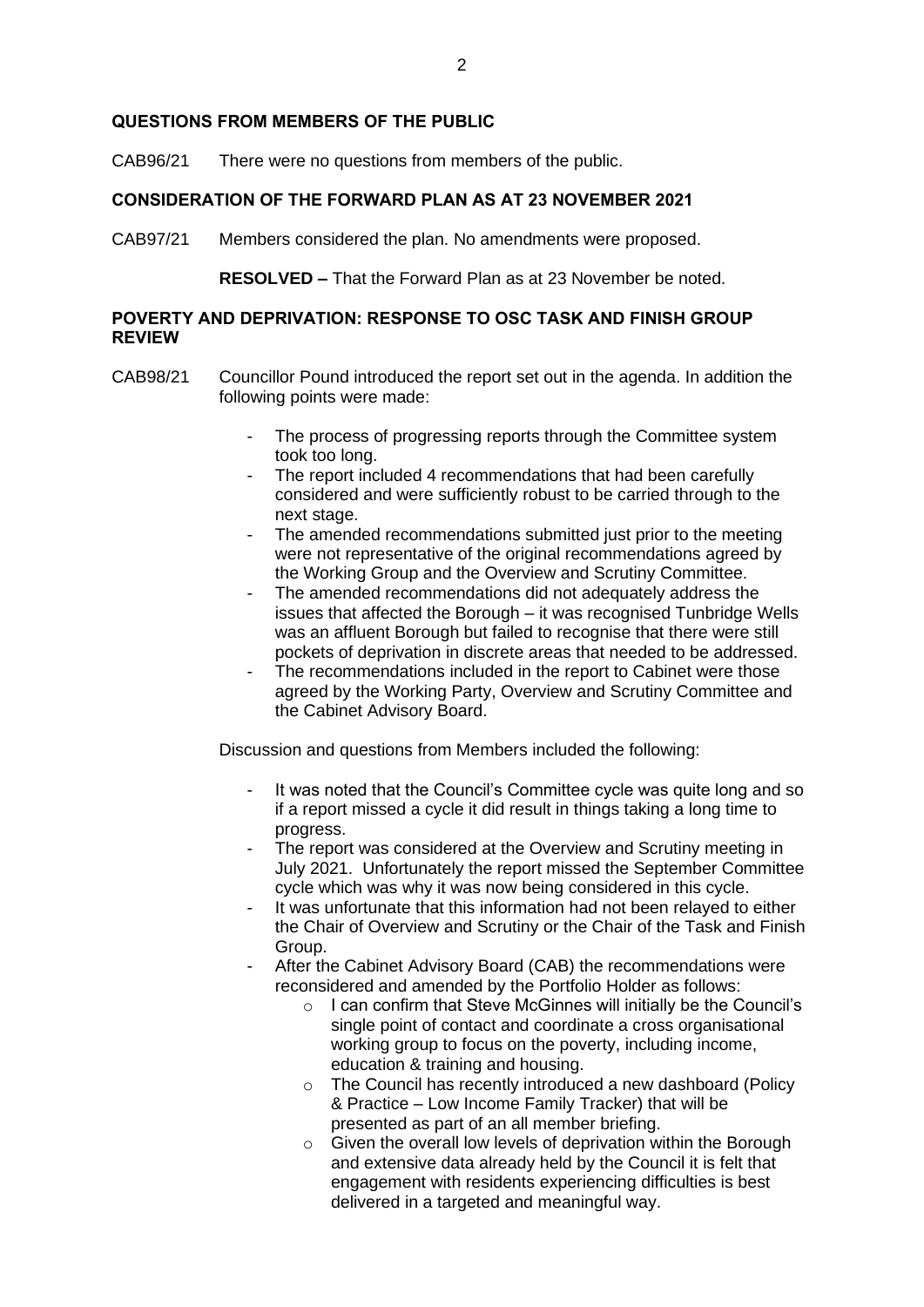- In considering these amendments (and in particular recommendation 3) it was thought there were more effective ways of encapsulating issues related to costings, lack of effectiveness, existing measures and partnership working that would better target individuals in need of assistance.
- TWBC were already discretely working with 9 different areas and agencies that supported deprived and vulnerable residents. These included, working with the Pension Services, Kent County Council, housing benefits and disability services, South East Water, homeless intervention, TWBC Council Tax team, Citizen's Advice Bureau, Go-Card Scheme and the services offered through the TWBC Gateway.
- It was noted that Steve McGinnes had recently resigned from the Council but would remain the accountable officer until his departure at which time his responsibility would be reallocated.
- In terms of the original recommendation 3, resources were not available in house to undertake this work.
- It was suggested that the cost of any work would be dependent on who was in the lead. If the Council were in the lead, a cost in the region of £100k would be a reasonable estimate. However, if the Council were participants that fed into work being undertaken by other organisations then the cost was likely to be lower.
- There was concern that the amended recommendations were not included in the papers. This was because the agenda was produced prior to the amendments being prepared.
- It was agreed to take the proposed amended recommendations in turn
- I can confirm that Steve McGinnes will initially be the Councils single point of contact and coordinate a cross organisational working group to focus on the poverty, including income, education & training and housing:
	- o It was noted that a suitable replacement would be in place following Steve McGinnes' departure.
- The Council has recently introduced a new dashboard (Policy & Practice – Low Income Family Tracker) that will be presented as part of an all member briefing:
	- o Whilst the dashboard did offer some value, it did not provide metrics on employment, education or training services.
	- o It was recognised the dashboard had not originally included all the information required but that going forward that would not be the case. All the relevant data would therefore be available.
	- o Communication within the Council was paramount.
	- o Some of the areas that could be included in the dashboard were outside of the Council's control. It was therefore not possible for the Council to commit to providing information that fell within the remit of a third party organisation (e.g. housing, education and income).
	- o There was no problem assembling the information that was within the control of the Council.
- Given the overall low levels of deprivation within the Borough and extensive data already held by the Council it is felt that engagement with residents experiencing difficulties is best delivered in a targeted and meaningful way.
	- o This was not what was supported at the CAB.
- I am happy for the task and finish group to continue:
	- o This was agreed.
- It was suggested that the views of the working group and the CAB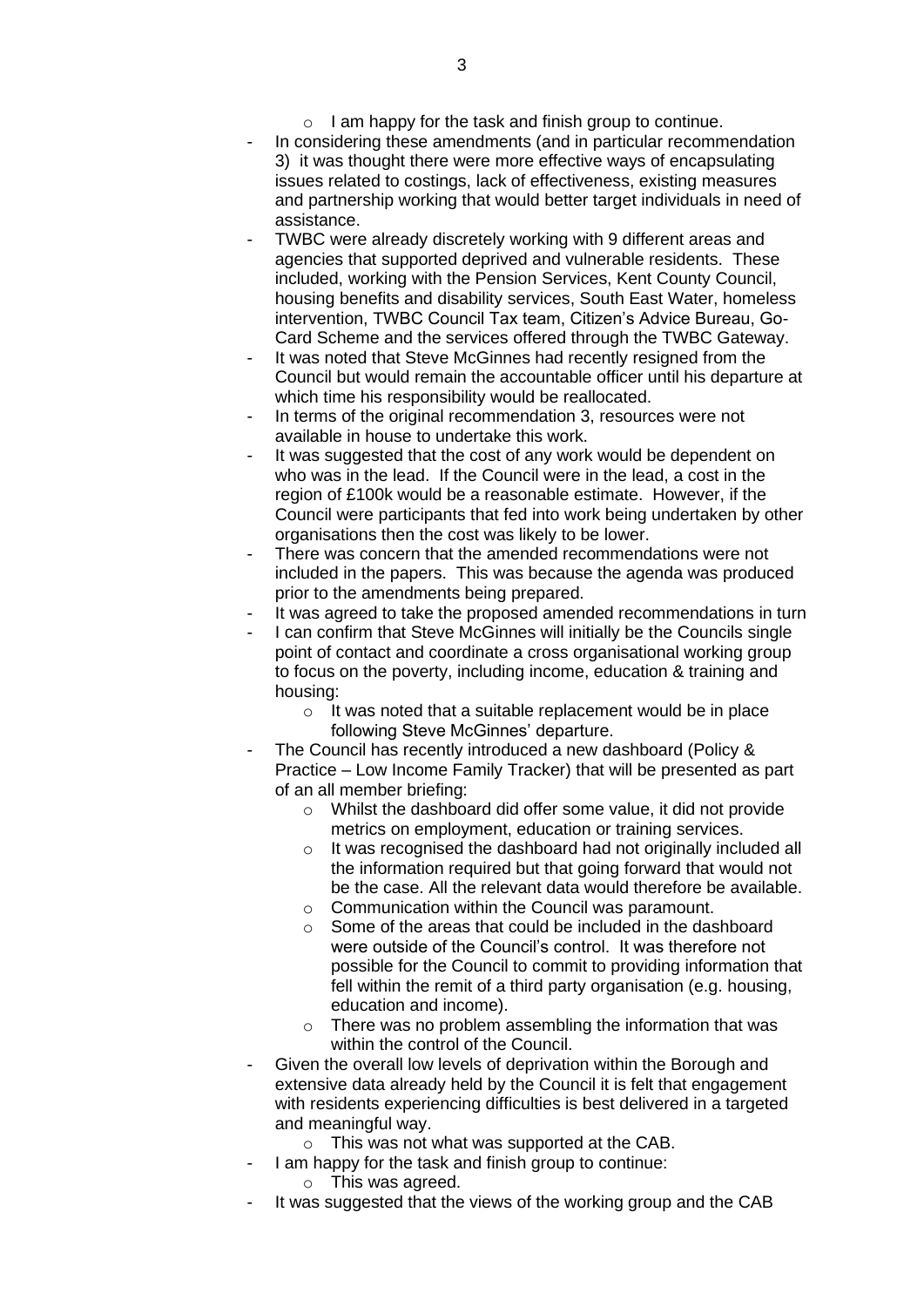- An evaluation report on the work previously undertaken in Sherwood Ward would be circulated to Members of Cabinet after the meeting.
- The Troubled Families Initiative ensured that people had one point of contact. The scheme was driven at County level. Whilst the programme had now ceased to exist, some of the practices had been embedded into the system.
- It was suggested that those in need would not want to participate in surveys.
- Information about how/where people could claim benefits and/or get help and assistance should be more widely available. Local magazine could be one source where this information could be included.
- The report was progressive and although amended recommendations had now been proposed, a lot of work had already been undertaken and it would therefore not be appropriate to refer the report back to Overview and Scrutiny.
- Recommendation 4 made clear that work would continue.

### **RESOLVED –**

- 1. That the Council's point of contact for coordinating a cross organisational working group to focus on poverty, including income, education & training and housing be Steve McGinnes be approved.
- 2. That the Council's recently introduced new dashboard will be presented as part of an All Members Briefing.
- 3. That the Council will engage with residents experiencing difficulties in a targeted and meaningful way.
- 4. That the continuation of the Task and Finish Group be supported.

### **REASON FOR DECISION:**

It was agreed at Full Council in February 2020 that this work be undertaken by a working group of the Overview and Scrutiny Committee to give consideration and address the rising levels of poverty in Tunbridge Wells.

### **\*CIVIC MEDALLION NOMINATION (DECEMBER 2021)**

CAB99/21 Mark O'Callaghan, Scrutiny and Engagement Officer introduced the report set out in the agenda.

Discission and questions from Members included the following:

- The Cabinet Advisory Board recognised the achievements of the individual nominated and fully supported the recommendation.

To note the matter was decided taking the exempt information set out in the Agenda as read.

**RESOLVED –** That Full Council be recommended to award the Civic Medallion to the individual set out at Exempt Appendix A.

**REASON FOR DECISION:** To endorse the nominee who fulfils the criteria of the Civic Medallion scheme.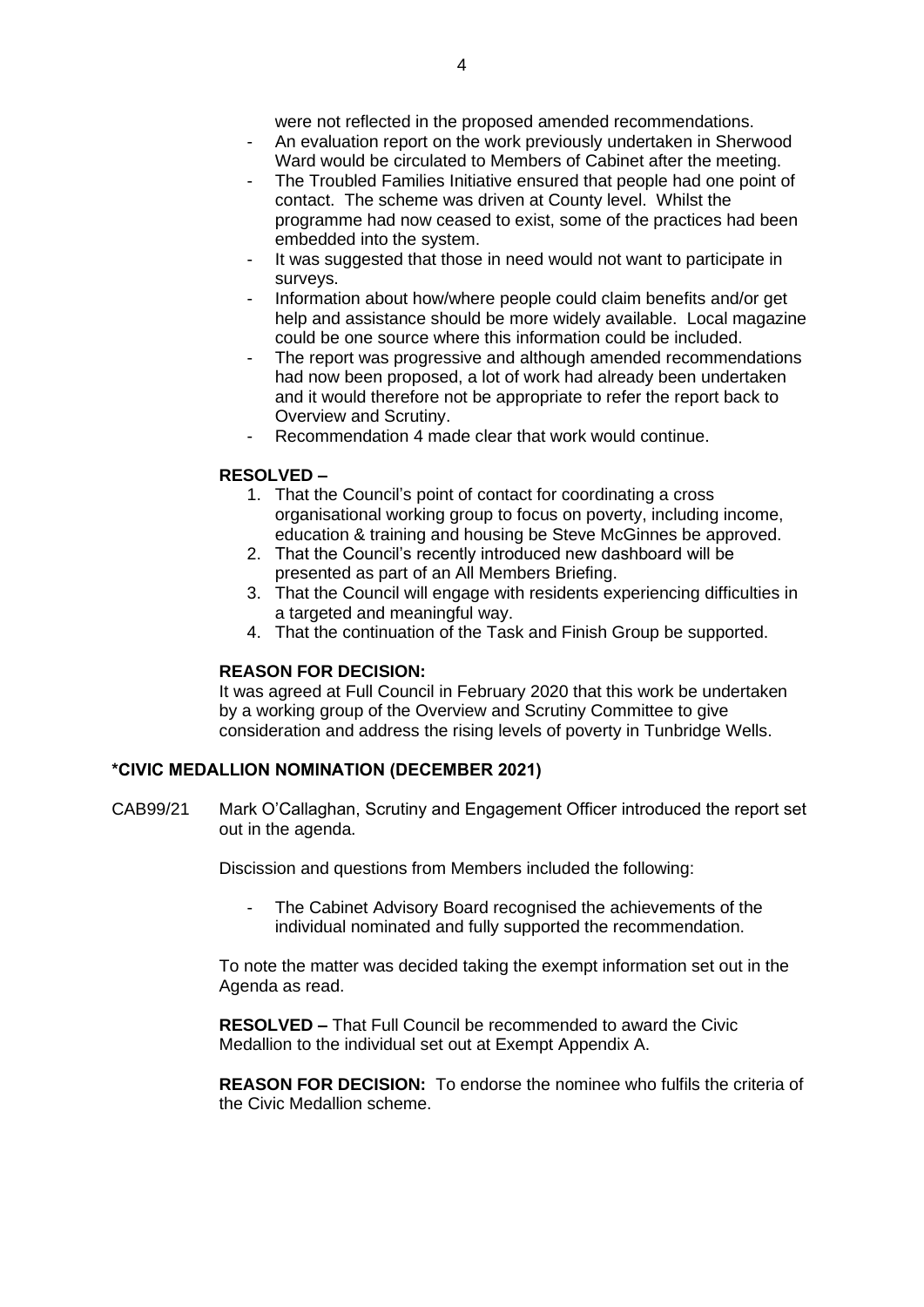#### **DRAFT BUDGET 2022/23 AND MEDIUM TERM FINANCIAL STRATEGY**

CAB100/21 Lee Colyer, Director of Finance, Policy and Development introduced the report set out in the agenda.

> **RESOLVED –** That the Draft Budget 2022/23 be agreed for public consultation.

**REASON FOR DECISION:** To commence a public consultation on the Council's proposed budget for 2022/23

### **REVENUE MANAGEMENT REPORT QUARTER 2**

CAB101/21 Jane Fineman, Head of Finance, Procurement and Parking introduced the report set out in the agenda.

## **RESOLVED –**

- 1. That at Quarter 2 net expenditure on services year to date was £8,014,000, £495,000 less than budget be noted;
- 2. That by year end the Council anticipated net expenditure of £15,417,000 on services, £10,000 under budget, an improvement of £58,000 since Quarter 1, be noted;
- 3. That by year end the Council anticipated receiving an increase in funding of £1,472,000, an improvement of £84,000 since Quarter 1 with an overall improvement to budget of £1,482,000 be noted.

#### **REASON FOR DECISION:**

To show the actual expenditure on services compared to the revised budget for the period ending 30 September 2021, and the forecast outturn position, highlighting significant variances from the revised annual budget.

## **CAPITAL MANAGEMENT REPORT QUARTER 2**

CAB102/21 Jane Fineman, Head of Finance, Procurement and Parking introduced the report set out in the agenda.

## **RESOLVED –**

- 1. That the actual gross and net expenditure for the year and the sources of finance, as shown in Appendices B to D to the report, be noted;
- 2. That the proposed variations to the Capital programme, set out in paragraph 4.3 to 4.5 of the report be approved; and
- 3. That the proposed movement between years set out in note 4.6 of the report be approved.

## **REASON FOR DECISION:**

Managing and forecasting capital expenditure effectively was vital in order to support all of the services provided by the Council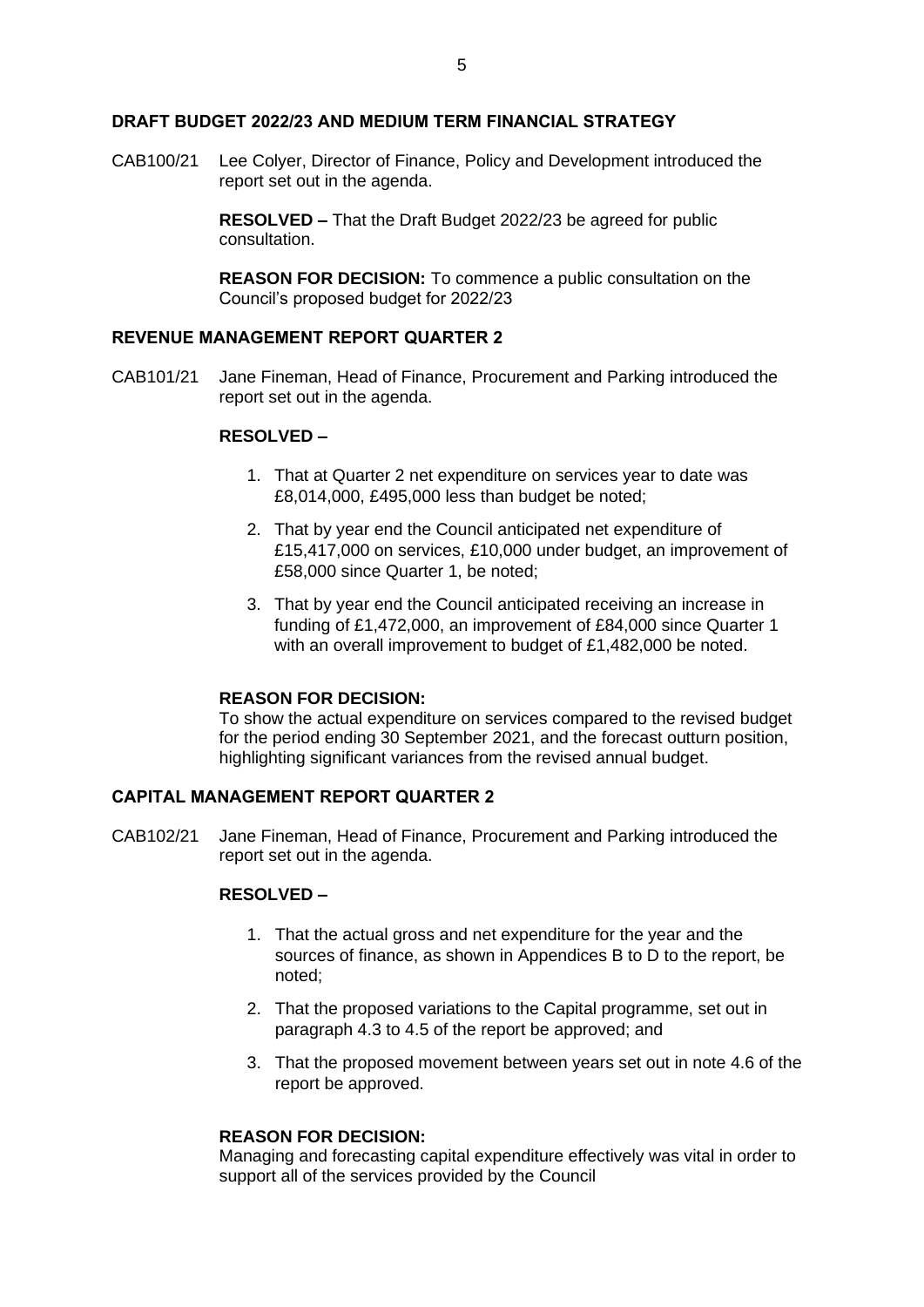### **TREASURY AND PRUDENTIAL INDICATOR MANAGEMENT REPORT QUARTER 2**

CAB103/21 Jane Fineman, Head of Finance, Procurement and Parking introduced the report set out in the agenda.

## **RESOLVED –**

- 1. That the Treasury Management and Prudential Indicator position as at 30 September 2021 be noted; and
- 2. That the forecast for investment and bank interest is £432,000, an increase of £70,000 from the approved budget of £362,000 (the same as Quarter 1) be noted.

#### **REASON FOR DECISION:**

Ensuring effective cash flow management was vital in order to support all the services provided by the Council. The interest received from investments was an important source of income in helping to set a balanced budget

#### **CALCULATION OF COUNCIL TAX BASE**

CAB104/21 Jane Fineman, Head of Finance, Procurement and Parking introduced the report set out in the agenda.

Discussion and questions from Members included the following:

- Council Tax charging commenced at the point a new property was ready for occupation.

**RESOLVED –** That the Tunbridge Wells Tax Base for 2022/23, as set out at in Appendix B to the report be approved.

**REASON FOR DECISION:** To comply with the provisions of Statutory Instruments 2012 No 2914 – The Local Authorities (Calculation of Council Tax Base) (England) Regulations.

### **PERFORMANCE SUMMARY QUARTER 2**

CAB105/21 Jane Clarke, Head of Policy and Governance introduced the report set out in the agenda.

#### **RESOLVED –**

- 1. That the summary of project performance over quarter two 2021/22 as at Appendix A be noted;
- 2. That the summary of service performance over quarter two 2021/22 as at Appendix B be noted; and
- 3. That the Recovery Plans for quarter two as at Appendices C-H be noted.

### **REASON FOR DECISION:**

To monitor the effectiveness of the council's actions and plans to meet all of the objectives within the Five- Year Plan, highlight underperforming areas, and propose actions to remedy any underperformance to ensure the key objectives are met.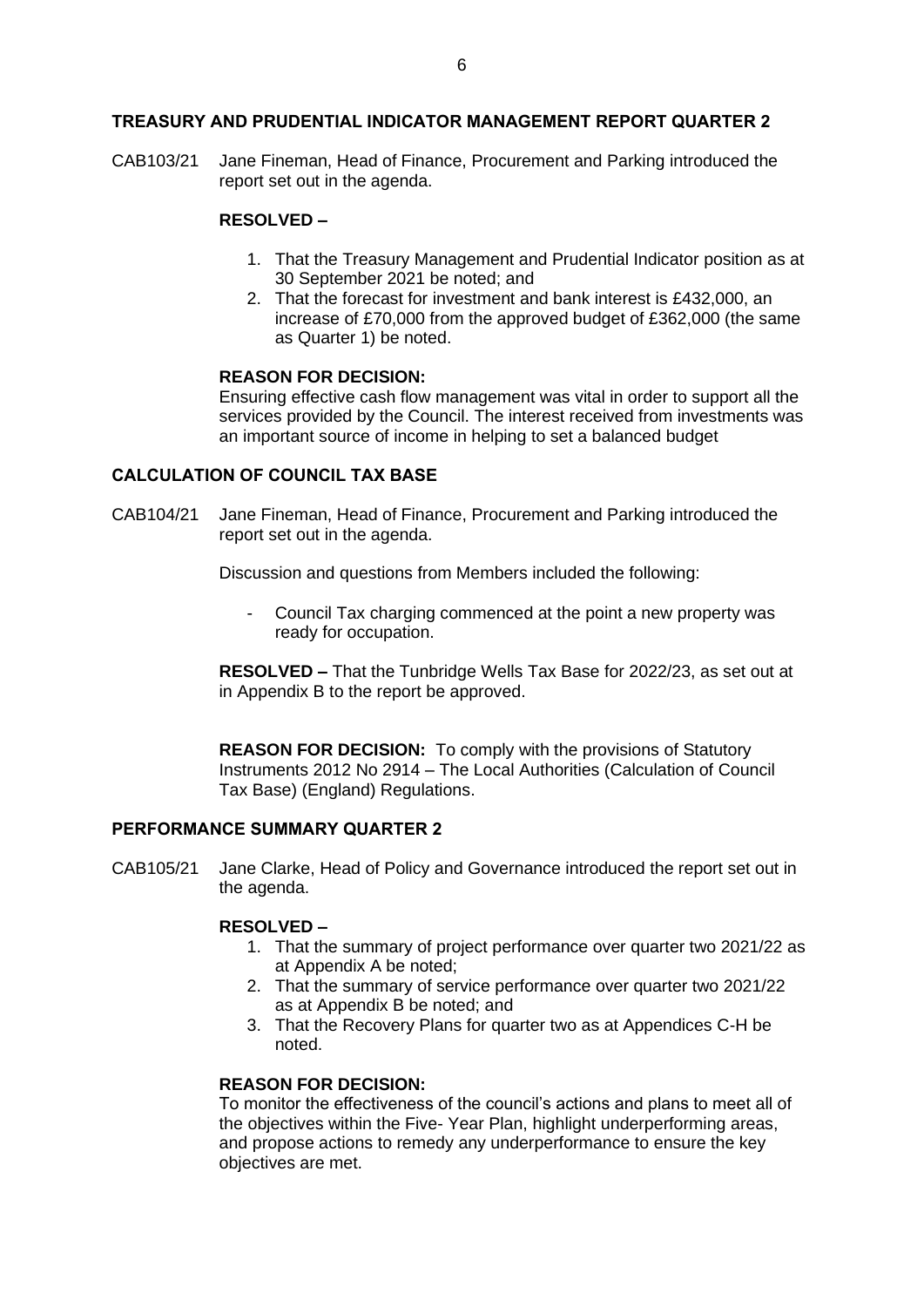#### **COMPLAINTS SUMMARY QUARTER 1 AND 2**

CAB106/21 Jane Clarke, Head of Policy and Governance introduced the report set out in the agenda.

> **RESOLVED –** That the Council's position on complaints performance at the end of Period 1 be noted.

#### **REASON FOR DECISION:**

To enable Cabinet to understand the Council's current performance in relation to complaints handling.

#### **DRAFT ASSET MANAGEMENT PLAN 2022/23**

CAB107/21 John Antoniades, Estates Manager introduced the report set out in the agenda.

Discussion and questions from Members included the following:

- The support of the reduction of carbon emissions in the plan was welcomed.

**RESOLVED –** That the Draft Asset Management Plan 2022/23 be agreed for public consultation.

#### **REASON FOR DECISION:**

To commence a public consultation on how the Council manages its assets.

## **BENENDEN NEIGHBOURHOOD PLAN**

CAB108/21 Stephen Baughen, Head of Planning introduced the report set out in the agenda.

> Registered Speakers: Ms Hazel Strouts (member of the public) Ms Nicola Thomas (Chair of Benenden Parish Council)

Discussion and questions from Members included the following:

- The Cabinet Advisory Board were supportive of the recommendations and made clear that it should go forward to referendum as it was a decision that was solely that of Benenden Parish.
- The role of the Council was to oversee the process and the point of the report was to ensure that policy had been followed and that it was now ready to progress to the next stage.

## **RESOLVED –**

- 1. That the independent examiner's Report on the Benenden Neighbourhood Development Plan (BNDP) be noted and published.
- 2. That the BNDP be modified in part, according to the examiner's recommendations and following discussion with Benenden Parish Council be approved.
- 3. That the Decision Statement at Appendix D and the decision to progress the BNDP as set out at Appendix E to referendum be approved (noting that the referendum area is Benenden Parish plus seven addresses identified by the examiner, located adjacent to the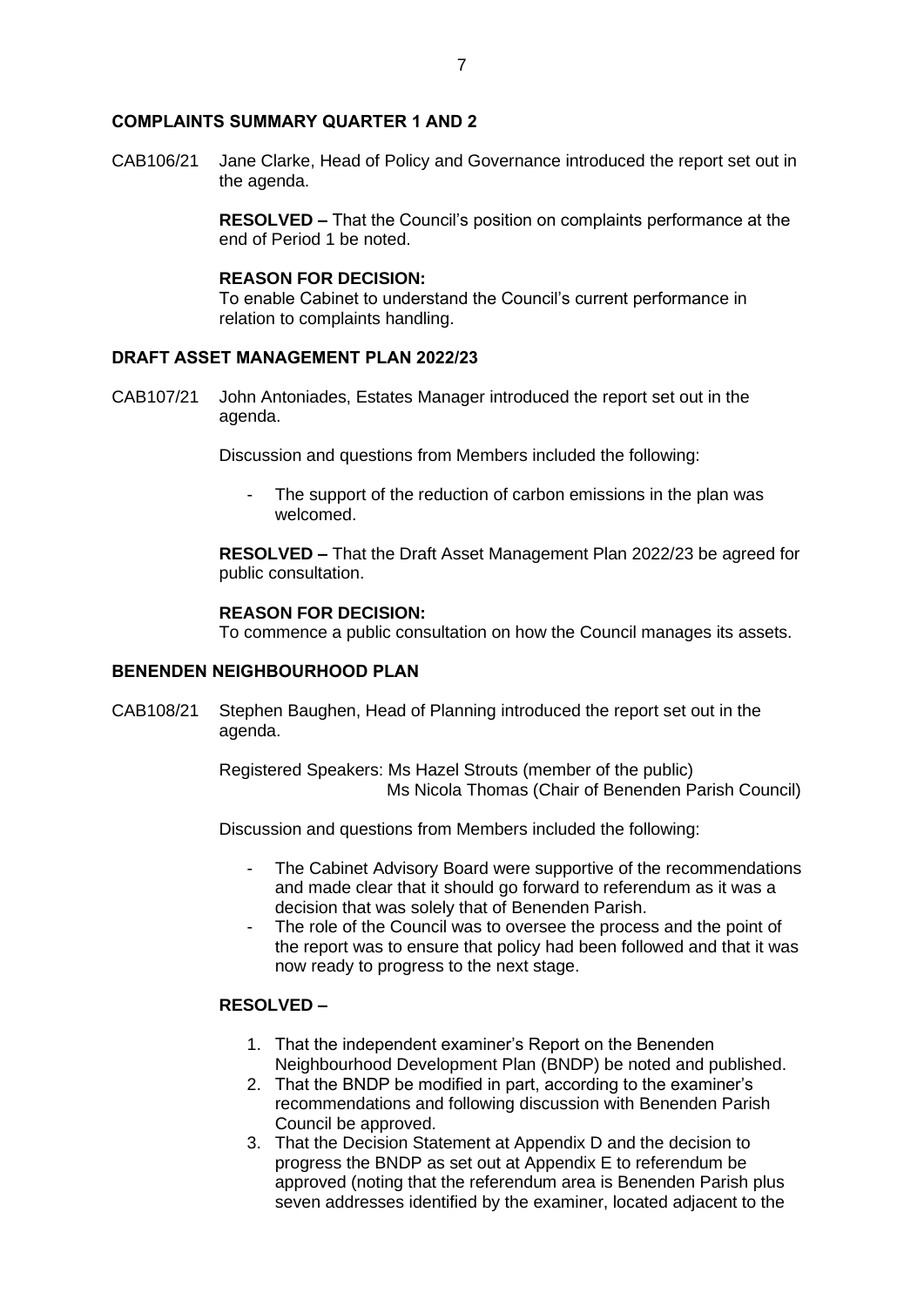Benenden Hospital site at East End and falling within Biddenden Parish (Ashford District Council)).

4. That in the event the referendum result on the BNDP is positive with more than 50% of the vote, the Council formally makes the BNDP as set out in Appendix E so that it has effect as part of the statutory Development Plan for the Neighbourhood Area (Benenden Parish) be approved.

#### **REASON FOR DECISION:**

Approved Neighbourhood Plans become part of the development plan for the Borough and are a key document in the determination of planning applications that allow the local community to take responsibility for land use planning in their area.

### **GOUDHURST NEIGHBOURHOOD DEVELOPMENT PLAN**

CAB109/21 Nichola Watters, Planning Policy Manager introduced the report set out in the agenda.

Discussion and questions from Members included the following:

- The Cabinet Advisory Board fully supported the recommendations in the report.
- The work by Parish Councils to put together a Neighbourhood Plan was quite extensive and they should be commended for all their hard work.

#### **RESOLVED –**

- 1. That the independent examiner's Report on the Goudhurst Neighbourhood Development Plan (GNDP) be noted and published.
- 2. That the GNDP be modified in part, according to the examiner's recommendations and following discussion with Goudhurst Parish Council be approved.
- 3. That the Decision Statement at Appendix C and the decision to progress the GNDP as set out at Appendix D to referendum be approved (noting that the referendum area is Goudhurst Parish).
- 4. That in the event the referendum result on the GNDP is positive with more than 50% of the vote, the Council formally makes the GNDP as set out in Appendix D so that it has effect as part of the statutory Development Plan for the Neighbourhood Area (Goudhurst Parish) be approved.

### **REASON FOR DECISION:**

Approved Neighbourhood Plans become part of the development plan for the Borough and are a key document in the determination of planning applications that allow the local community to take responsibility for land use planning in their area.

## **PSPO 2021 CONSULTATION RESULTS**

CAB110/21 Terry Hughes, Community Safety Manager introduced the report set out in the agenda.

Registered Speaker: Councillor Hugo Pound

Discussion and questions from Members included the following: